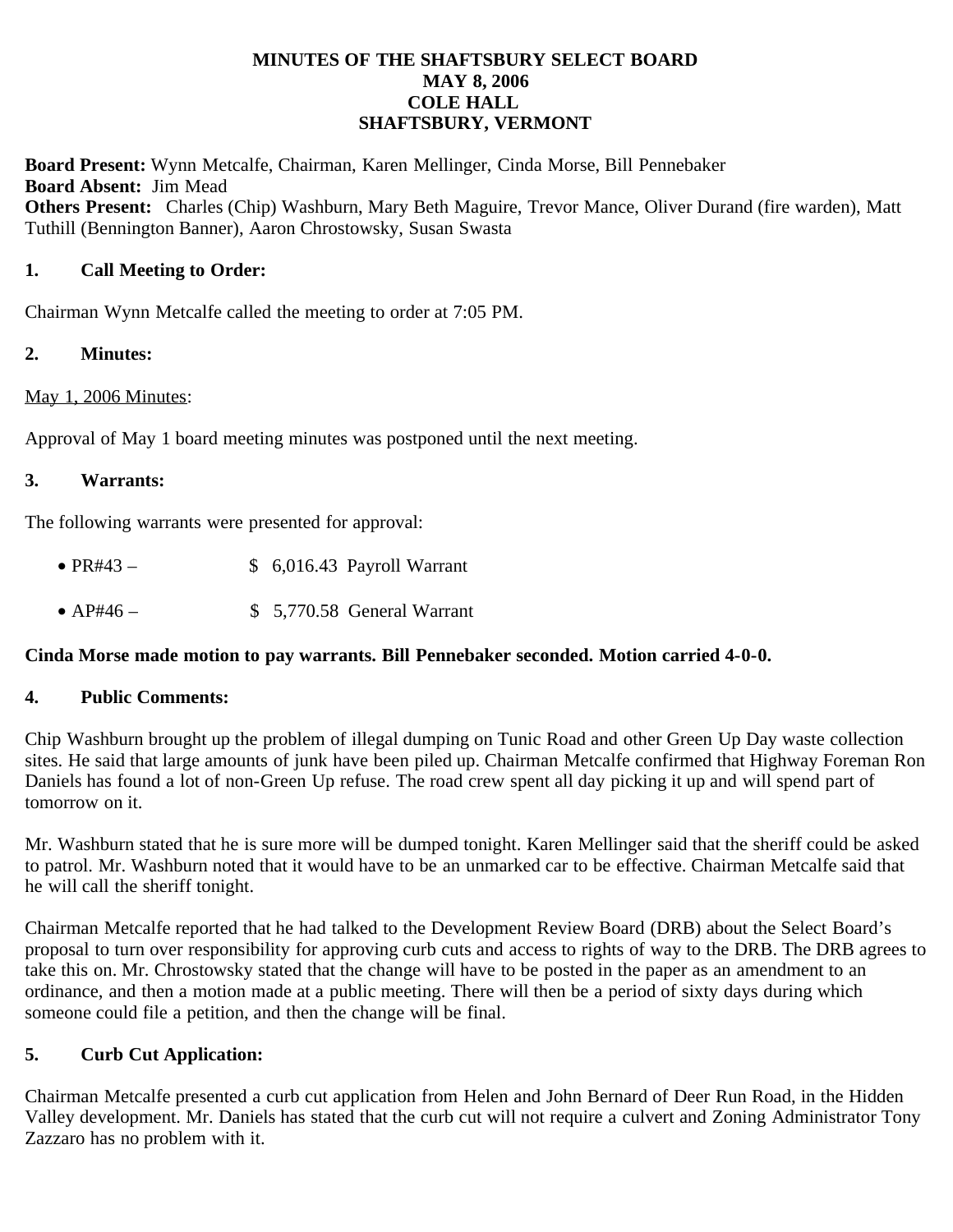## **Ms. Mellinger made motion to approve the Bernard curb cut application. Mr. Pennebaker seconded. Motion carried 4-0-0.**

Chairman Metcalfe presented a curb cut application from Frederick and Janet Harrington, at the intersection of Furnace Brook and East Roads. Ms. Morse asked who determines the length of the culvert, and Chairman Metcalfe stated that Mr. Daniels does. The Board agreed to make determination of culvert length by Mr. Daniels explicit in the approval.

## **Ms. Morse made motion to approve the Bernard curb cut application. Ms. Mellinger seconded. Motion carried 4-0-0.**

Mr. Washburn asked about removing some trees on old Fuller Road because they present a safety hazard to traffic, and Chairman Metcalfe replied that he will bring it to the attention of the tree warden. Mr. Washburn stated that he had been promised a culvert five years ago and has not seen it yet, and Chairman Metcalfe said that he will make a note of it.

## **6. Landfill Update:**

Chairman Metcalfe announced that consideration of the landfill will take place in Executive Session because there will be a contract discussion.

# **7. TAM Host Town Agreement**

## **Ms. Morse made motion to approve the TAM Host Town Agreement. Mr. Pennebaker seconded.**

Ms. Mellinger asked whether a reference to "disposal of" under host community fee refers to everything that's coming in, and Chairman Metcalfe said that it does. Ms. Morse and Ms. Mellinger pointed out a misspelling that will be corrected.

# **Motion to approve the TAM Host Town Agreement carried 4-0-0.**

Trevor Mance signed the agreement.

## **8. Other Business:**

Chairman Metcalfe reported that an easement to take off the corner of Airport Road has been worked out between Mr. Mance and the Ripley's. The permission of the Board is required to sign the easement.

## **Ms. Morse made motion to approve the Airport Road easement. Ms. Mellinger seconded. Motion carried 4-0-0.**

Ms. Mellinger thanked everyone for their work on Green-Up Day. Her only concern is with the illegal dumping that took place this year. She thanked Mr. Mance for having two dumpsters in place at the school.

Ms. Mellinger pointed out that disposal of Green-Up Day waste has not been included in the landfill budget. That expense will have to be figured out. Mr. Mance stated that he donated disposal costs for Green-Up Day last year, and intends to donate them this year as well. The Board thanked him.

Fire Warden Oliver Durand needs to purchase a battery and wants to make sure the budget is sufficient. Chairman Metcalfe and Mr. Chrostowsky assured him that it is.

Chairman Metcalfe thanked Henry Martinka on behalf of the Select Board for raising the fish at the Dailey's Pond. At the recent fishing derby the kids had a terrific time and it seemed that everyone caught a fish. A letter of thanks will be sent to the Martinkas.